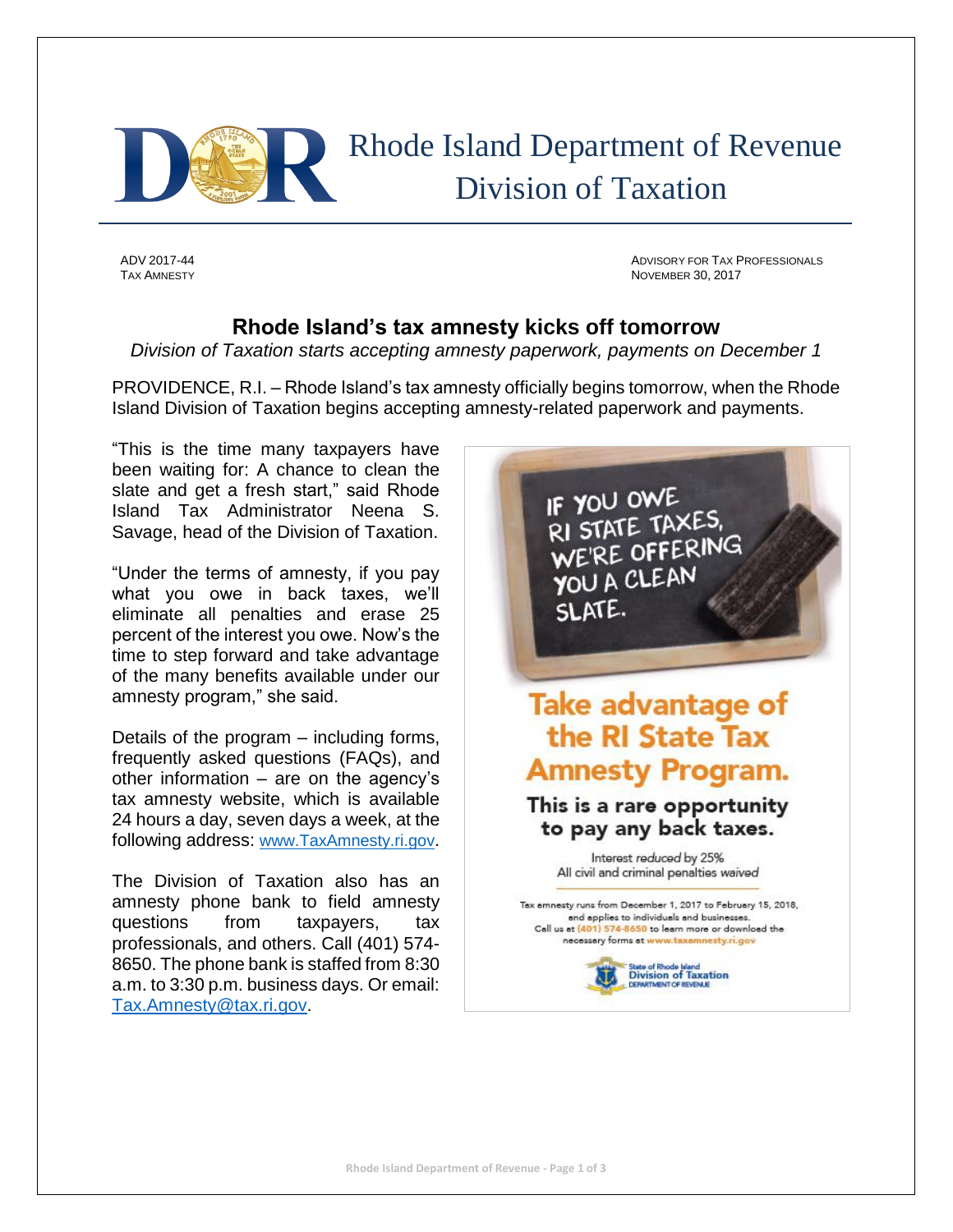PAY LESS INTEREST AND NO PENALTIES WITH THE RI STATE TAX AMNESTY PROGRAM. FOR INDIVIDUALS AND BUSINESSES - DEC. 1, 2017 - FEB. 15, 2018



SCREENSHOT ABOVE FROM RHODE ISLAND DIVISION OF TAXATION

### **AMNESTY EXAMPLE**

Suppose that in April 2016, Ethan filed a Rhode Island resident return for tax year 2015, reporting a balance due of \$1,000, which he has not paid. Interest has been accruing at a rate of 18 percent per annum, which works out to 1.5 percent per month. Therefore, as of mid-December 2017, he owes interest for a total of 20 months. At 1.5 percent per month, interest totals 30 percent. Thus, he owes \$300 in interest.

However, because of Rhode Island's tax amnesty program, the amount of interest that he owes is reduced by 25 percent, or \$75 in this example. Thus, his total interest charge under amnesty would be limited to \$225, resulting in a savings to him of \$75.

|                                                                                                                                                                                                                                                              | Without amnesty | With amnesty | Savings through amnesty |
|--------------------------------------------------------------------------------------------------------------------------------------------------------------------------------------------------------------------------------------------------------------|-----------------|--------------|-------------------------|
| Delinguent tax:                                                                                                                                                                                                                                              | \$1,000         | 1,000        |                         |
| Interest:                                                                                                                                                                                                                                                    | 300             | 225          | 75                      |
| Penalty:                                                                                                                                                                                                                                                     | 100             |              | 100                     |
| Total due:                                                                                                                                                                                                                                                   | \$1.400         | 1.225        | savings = $$175$        |
| Example is for illustration purposes only, uses estimates, and does not include penalties (which are waived in amnesty). All<br>interest calculations are approximate and subject to verification – and potential re-calculation -- by Division of Taxation. |                 |              |                         |

But that's not all. Since he filed his return in April 2016, the failure-to-pay penalty has been accruing at a rate of one-half of 1 percent – in other words, 0.50 percent – each month. The penalty is applied to the amount of unpaid tax. So in this example, his penalty equals 10 percent of \$1,000, or \$100. However, thanks to amnesty, all penalties are waived.

Thus, overall, because of amnesty, Ethan saves a total of \$175 – through the waiver of all penalties (\$100 in this case), and the reduction in interest (\$75 in this case).

### **LIMITED TIME ONLY**

Keep in mind that the tax amnesty is available for a limited time only: It runs through February 15, 2018. All payments and related paperwork must be filed on or before that date.

The interest clock keeps ticking during the 75-day amnesty program. So the sooner you pay what you owe, the less you'll be charged. Amnesty payments must be made by bank check or money order, or may be made online: [http://www.tax.ri.gov/misc/creditcard.php.](http://www.tax.ri.gov/misc/creditcard.php) (Details on the calculation of interest, and about payments and other amnesty-related information, are on the amnesty website: [www.TaxAmnesty.ri.gov.](http://www.taxamnesty.ri.gov/))